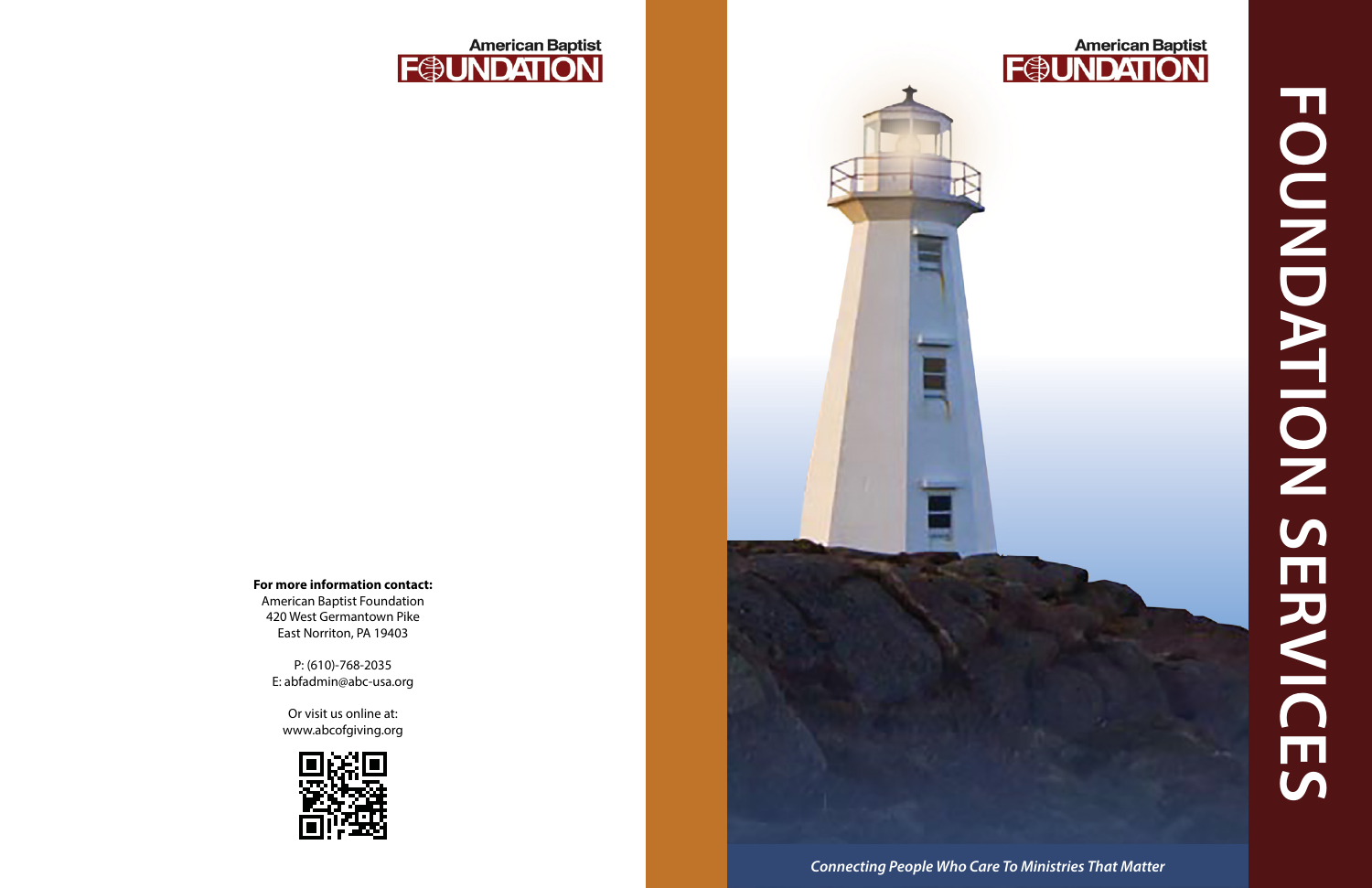

*As each has received a gift, employ it in serving one another, as good managers of the grace of God in its various forms. --1 Peter 4:10 (WEB)*

## **Grant Management Services**

By way of the Virginia and Gordon Trust Palmer Grant, ABF has built the capacity of a powerful grant management platform that may be a viable option for those desiring to establish a granting program managed by ABF. Interested entities will need to fulfill certain requirements before any program can be established. Please contact the ABF office for more information.

### **Professional Resources**

Providing our partners in ministry and mission with an increasing a network of reputable advisor resources nationwide is among our priorities. In turn, ABF also provides resources for CPAs, attorneys, and other professional partners that can be beneficial to their practice(s) and clients.

Thank you to our partners, *American Baptist Regions (Multi-Region Corporation), American Baptist Home Mission Societies (ABHMS),* and *American Baptist International Ministries (IM)*. The Foundation encourages the support of these ministries.





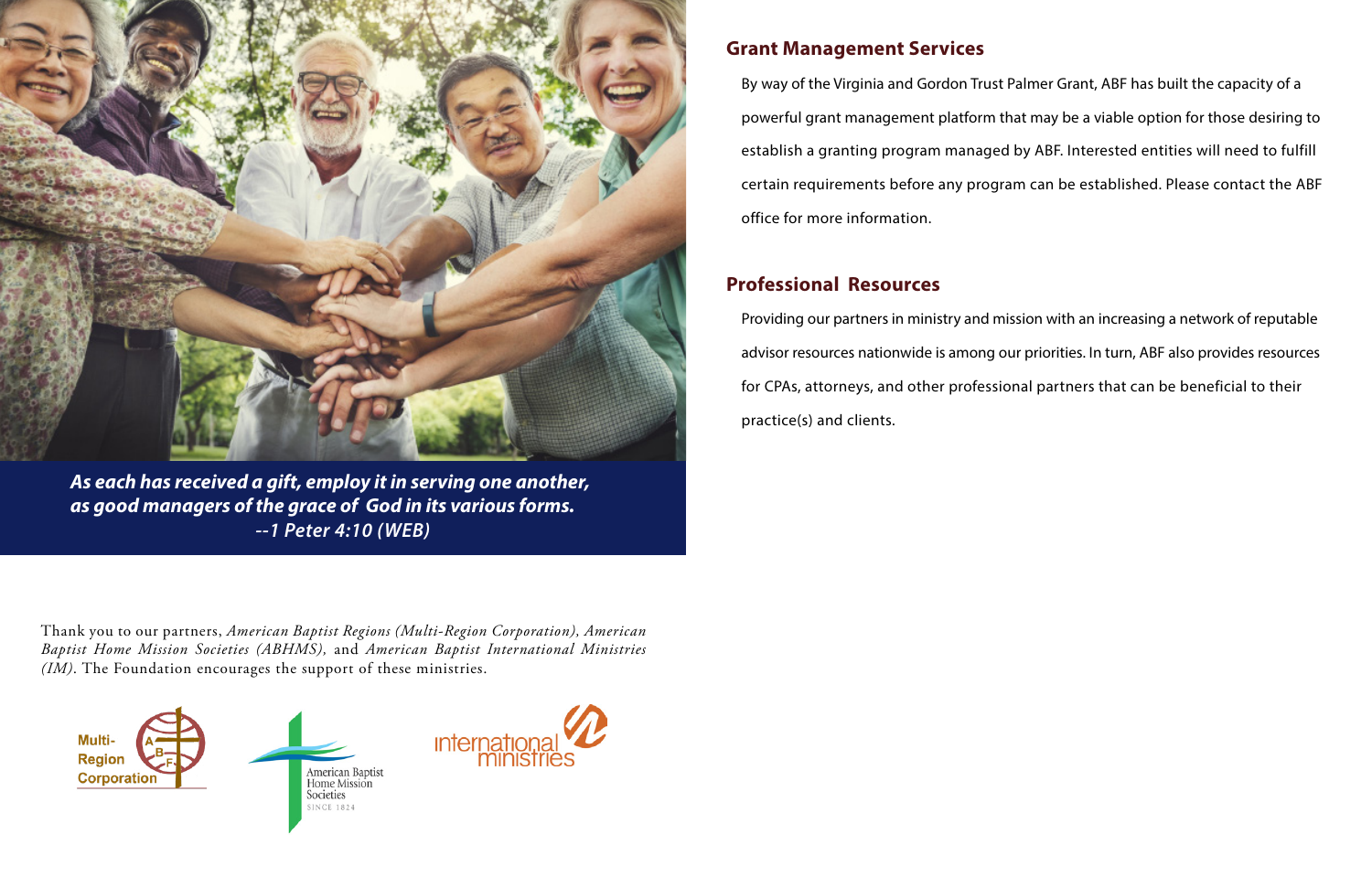# **American Baptist Foundation**

**American Baptist Foundation (ABF)** works with individual donors and American Baptist ministry organizations to create customized planned giving solutions tailored to their needs.

As a center for planned giving, to fulfill our vision of *"Connecting People Who Care to Ministries that Matter,"* we provide professional investment services, estate planning guidance and other planned giving stewardship resources for the benefit of our Members and our broader American Baptist family.



## **Grant Opportunities and Other Services**

*The Virginia and Gordon Palmer, Jr. Trust Grant ("Palmer Grant")* 



The *Palmer Grant* was established in 1999 as a permanent endowment to the **American Baptist Foundation (ABF)**. It is a platform of partnership with our supported Members; *American Baptist Home Mission Societies* 

*International Ministries (IM)*, and the *Multi-Region Corporation (MRC)* to establish grant cycle themes and spread awareness when grant opportunities are available for ministry and mission.

The Trust is administered in accordance with established guidelines and principles based on the Palmers wishes. Grant awards are distributed annually and typically used to fund special projects and programs for American Baptist and closely related entities.

*"ABF is a wonderful partner for churches in our Region as they work to maximize their resources in order to multiply their ministry. ABF representatives are knowledgeable of local church culture and sensitive to the particularities of each congregation. I am pleased that I have a good partner to recommend to my congregations."*  – Jim Kelsey, Executive Minister, ABC New York State